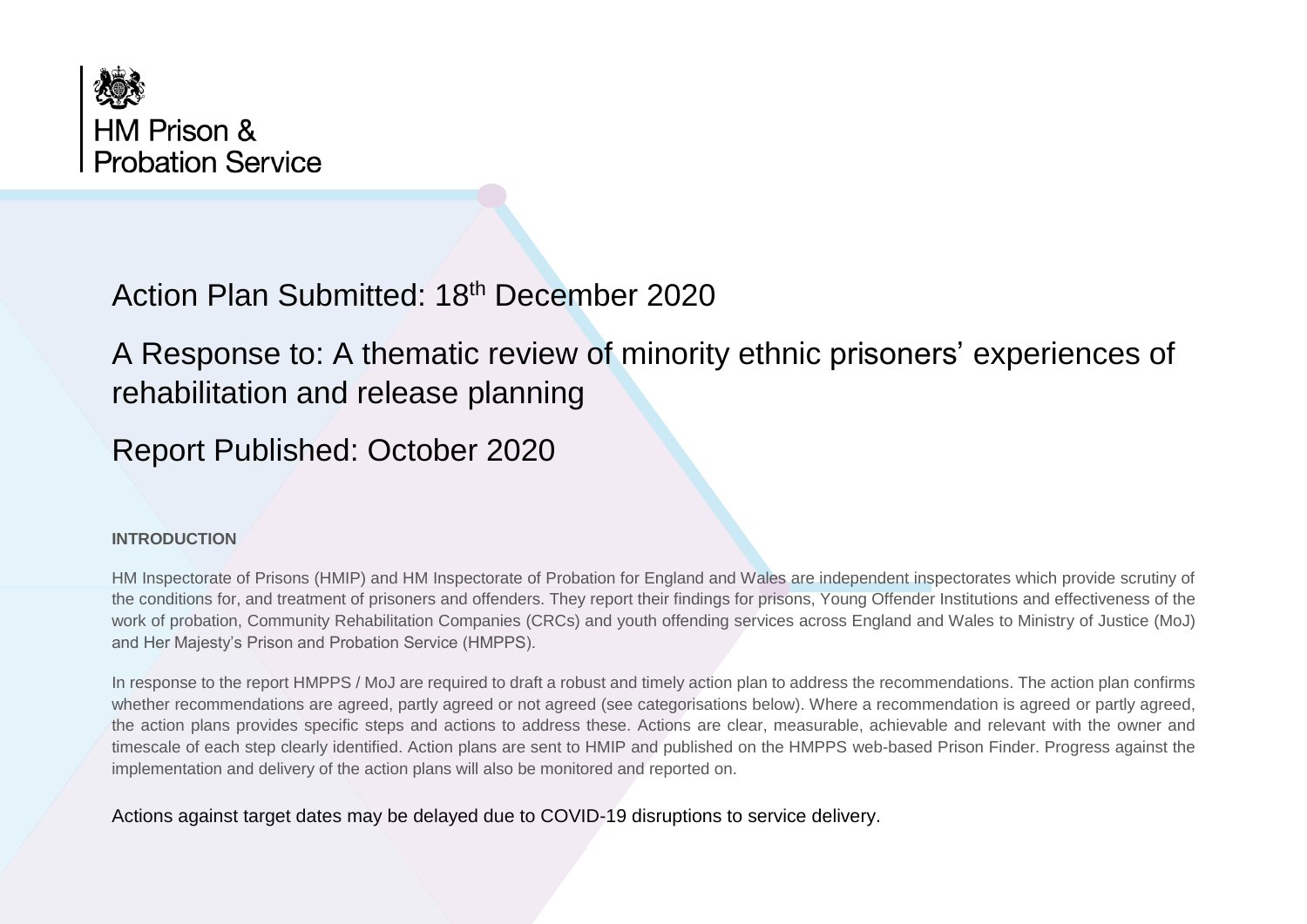| Term          | <b>Definition</b>                                                                                                                                                                                                                                               | <b>Additional comment</b>                                                                                                                                                                                                                                                                                                                      |
|---------------|-----------------------------------------------------------------------------------------------------------------------------------------------------------------------------------------------------------------------------------------------------------------|------------------------------------------------------------------------------------------------------------------------------------------------------------------------------------------------------------------------------------------------------------------------------------------------------------------------------------------------|
| Agreed        | All of the recommendation is agreed<br>with, can be achieved and is affordable.                                                                                                                                                                                 | The response should clearly explain how the recommendation will be<br>achieved along with timescales. Actions should be as SMART (Specific,<br>Measurable, Achievable, Realistic and Time-bound) as possible.<br>Actions should be specific enough to be tracked for progress.                                                                 |
| Partly Agreed | Only part of the recommendation is<br>agreed with, is achievable, affordable<br>and will be implemented.<br>This might be because we cannot<br>implement the whole recommendation<br>because of commissioning, policy,<br>operational or affordability reasons. | The response must state clearly which part of the recommendation will<br>be implemented along with SMART actions and tracked for progress.<br>There must be an explanation of why we cannot fully agree the<br>recommendation - this must state clearly whether this is due to<br>commissioning, policy, operational or affordability reasons. |
| Not Agreed    | The recommendation is not agreed and<br>will not be implemented.<br>This might be because of<br>commissioning, policy, operational or<br>affordability reasons.                                                                                                 | The response must clearly state the reasons why we have chosen this<br>option.<br>There must be an explanation of why we cannot agree the<br>recommendation - this must state clearly whether this is due to<br>commissioning, policy, operational or affordability reasons.                                                                   |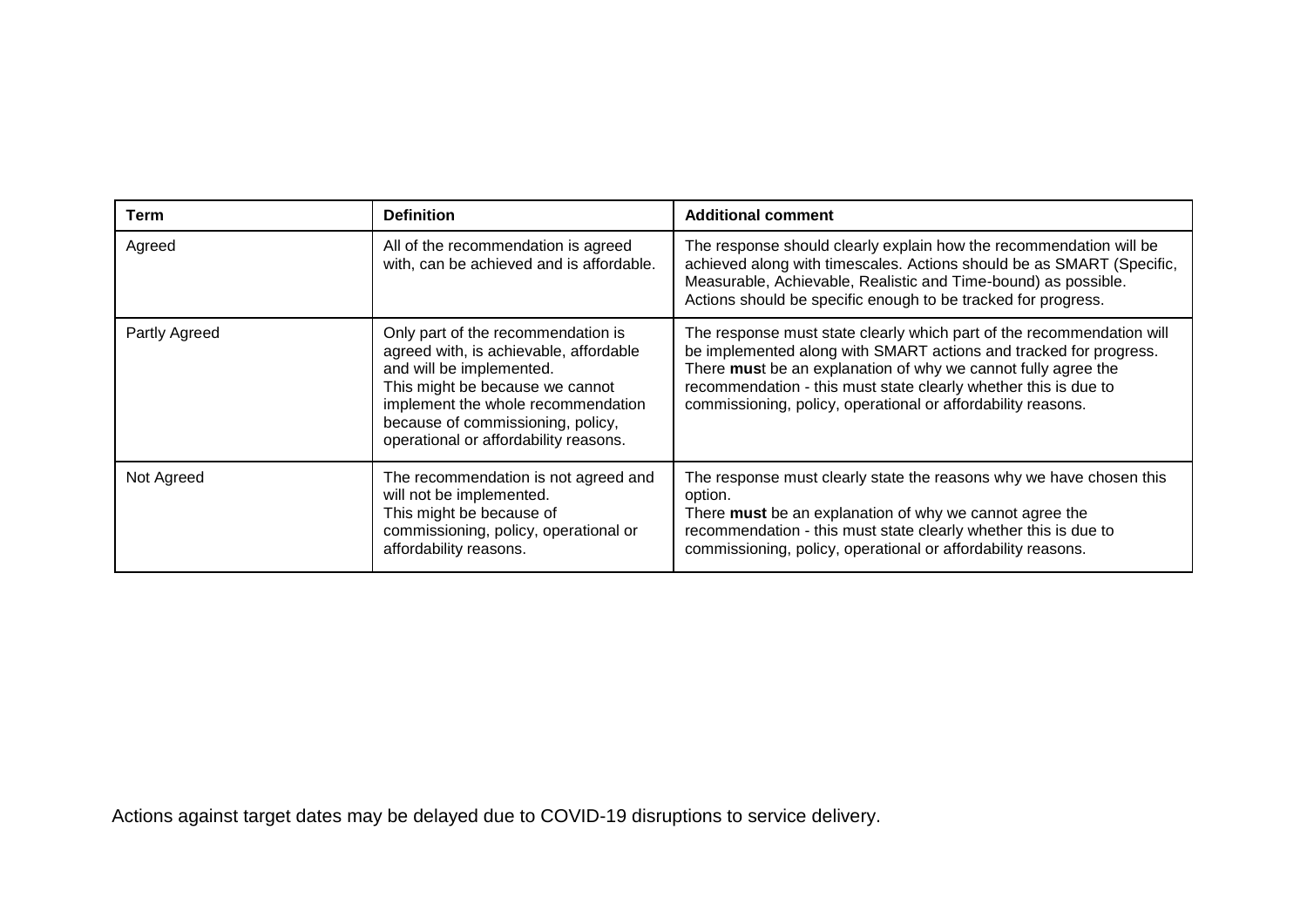## ACTION PLAN: A thematic review of minority ethnic prisoners' experiences of rehabilitation and release planning

| <b>Rec</b><br><b>No</b> | 2.<br>Recommendation                                                                                                                                                                                                                    | 3.<br>Agreed/<br><b>Partly</b><br>Agreed/<br><b>Not Agreed</b> | 4.<br><b>Response</b><br><b>Action Taken/Planned</b>                                                                                                                                                                                                                                                                                                                                                                                                                                                | 5.<br><b>Responsible Owner</b><br>(including named<br>individuals and their<br>functional role or<br>department)                | 6.<br><b>Target Date</b> |
|-------------------------|-----------------------------------------------------------------------------------------------------------------------------------------------------------------------------------------------------------------------------------------|----------------------------------------------------------------|-----------------------------------------------------------------------------------------------------------------------------------------------------------------------------------------------------------------------------------------------------------------------------------------------------------------------------------------------------------------------------------------------------------------------------------------------------------------------------------------------------|---------------------------------------------------------------------------------------------------------------------------------|--------------------------|
| 1.                      | National and local HM Prison<br>and Probation Service<br>(HMPPS) strategies relating<br>both to rehabilitation and<br>release planning (RRP) and<br>equality and diversity should<br>consider how to increase<br>BME and GRT prisoners' | Agreed                                                         | HM Prison and Probation Service (HMPPS) will review National<br>and Local Strategies relating to rehabilitation and release<br>planning (RRP), and equality and diversity. Consideration will be<br>taken in these reviews to understand the cultural backgrounds<br>and needs of Black Minority Ethnic (BME) and Gypsy Roma<br>Traveller (GRT) prisoners, to increase and promote the benefits<br>of rehabilitative culture.                                                                       | <b>Chief Operating Officer</b><br>Prisons/Deputy Director,<br><b>Strategic Development</b><br>Group<br>/Chief Probation Officer | <b>June 2021</b>         |
|                         | access to the potential<br>benefits of 'rehabilitative<br>culture'. The diversity of<br>experience between different<br>minority ethnic groups should                                                                                   |                                                                | To increase the understanding among prison staff of BME and<br>GRT prisoners' experiences, and how ethnic identity may<br>influence prisoners' access to and engagement with<br>rehabilitative work, HMPPS will:                                                                                                                                                                                                                                                                                    | Deputy Director,<br><b>Strategic Development</b><br>Group                                                                       | <b>June 2021</b>         |
|                         | be an explicit part of this<br>effort. These strategies<br>should specifically consider<br>how to:<br>• increase understanding<br>among prison staff of BME<br>and GRT prisoners'<br>distinctive experiences of                         |                                                                | Undertake a gap analysis on staff's cultural awareness, to<br>$\bullet$<br>determine what level of support, and in what guise, is<br>required incorporating intersectionality.<br>Increase staff awareness by incorporating the influence of<br>$\bullet$<br>ethnic identity on access to, and engagement with<br>rehabilitative work, by incorporating awareness raising into<br>the HMPPS Diversity and Inclusion (D&I) Strategy, Race<br>Action Plan (RAP) and Group and Local D&I Action Plans. |                                                                                                                                 |                          |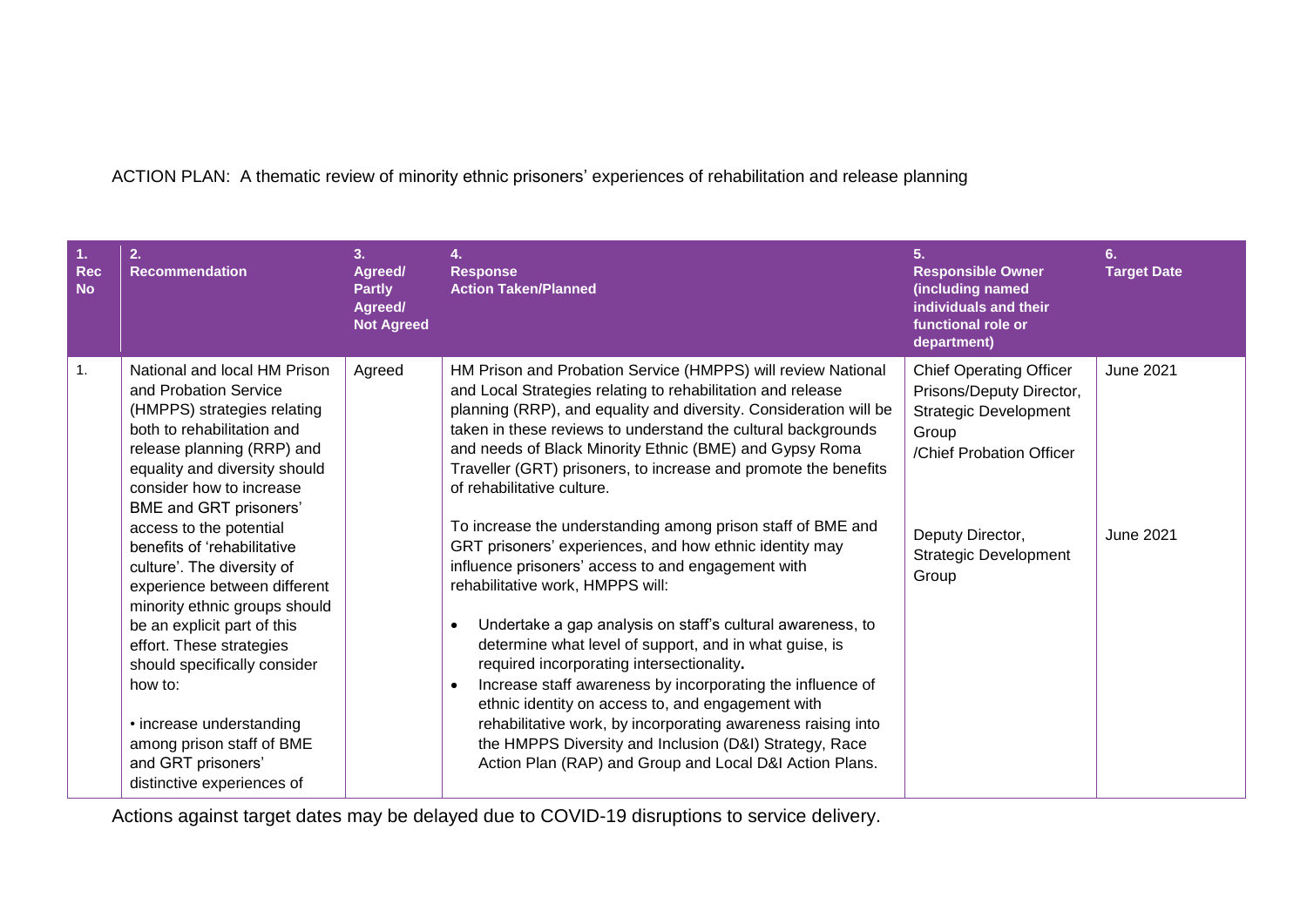| prison life, including the way<br>that ethnic identity may<br>influence prisoners' access to<br>and engagement with<br>rehabilitative work<br>• improve prison offender<br>manager (POM) and key<br>worker focus on sentence<br>planning and rehabilitation-<br>focused work with BME and<br><b>GRT</b> prisoners<br>• increase BME and GRT<br>prisoners' access to and<br>engagement with family<br>support interventions<br>• make the concept of<br>rehabilitative culture<br>meaningful in all types of | $\bullet$              | To improve Prison Offender Manager (POM) and Key Workers<br>Focus on sentence planning and rehabilitation, HMPPS will:<br>Ensure that Heads of Offender Management Delivery<br>manage and support POMs to complete all their priority<br>training as set out in the Offender Management in Custody<br>Training Strategy. All establishments delivering key work<br>must have local arrangements in place to support staff and<br>develop key work practice, along with the training package<br>of the Custody and Detention apprenticeship which will<br>replace Prison Officer Entry Level Training (POELT). This<br>will ensure training includes cultural awareness/sensitivity<br>based on the lived experience of BME/GRT prisoners, to<br>identify any gaps in delivery for these cohorts. The<br>Standards Coaching Team will review their delivery methods<br>to incorporate cultural awareness/sensitivity for staff, to role<br>model these behaviours.<br>Review the current learning and development package for<br>probation staff working in prisons, and develop a D&I<br>learning and development programme which will be<br>incorporated into the RAP. | <b>Executive Directors</b><br><b>Public Sector Prisons</b><br>North and South, LTHSE<br>and Wales | August 2021<br>(review of<br>processes) |
|-------------------------------------------------------------------------------------------------------------------------------------------------------------------------------------------------------------------------------------------------------------------------------------------------------------------------------------------------------------------------------------------------------------------------------------------------------------------------------------------------------------|------------------------|-------------------------------------------------------------------------------------------------------------------------------------------------------------------------------------------------------------------------------------------------------------------------------------------------------------------------------------------------------------------------------------------------------------------------------------------------------------------------------------------------------------------------------------------------------------------------------------------------------------------------------------------------------------------------------------------------------------------------------------------------------------------------------------------------------------------------------------------------------------------------------------------------------------------------------------------------------------------------------------------------------------------------------------------------------------------------------------------------------------------------------------------------------------------------|---------------------------------------------------------------------------------------------------|-----------------------------------------|
| prison.                                                                                                                                                                                                                                                                                                                                                                                                                                                                                                     | $\bullet$<br>$\bullet$ | To increase BME and GRT prisoners' access to and<br>engagement with family support interventions, HMPPS will:<br>Provide direction on support for prisoners/service users, by<br>a dedicated workstream within the RAP.<br>Provide BME and GRT prisoners with resettlement packs,<br>which will signpost them to culturally appropriate services<br>that include family support interventions.<br>Carry out an annual need's analysis in each establishment,<br>and through feedback from bi-annual BME and GRT<br>prisoner forums and surveys identify any gaps in provision.<br>Community Offender Mangers will focus on developing a<br>relationship with the person responsible for managing the<br>individuals licence pre-release to gain a greater awareness                                                                                                                                                                                                                                                                                                                                                                                                     | <b>Rehabilitation and Care</b><br>Services Group                                                  | September 2021                          |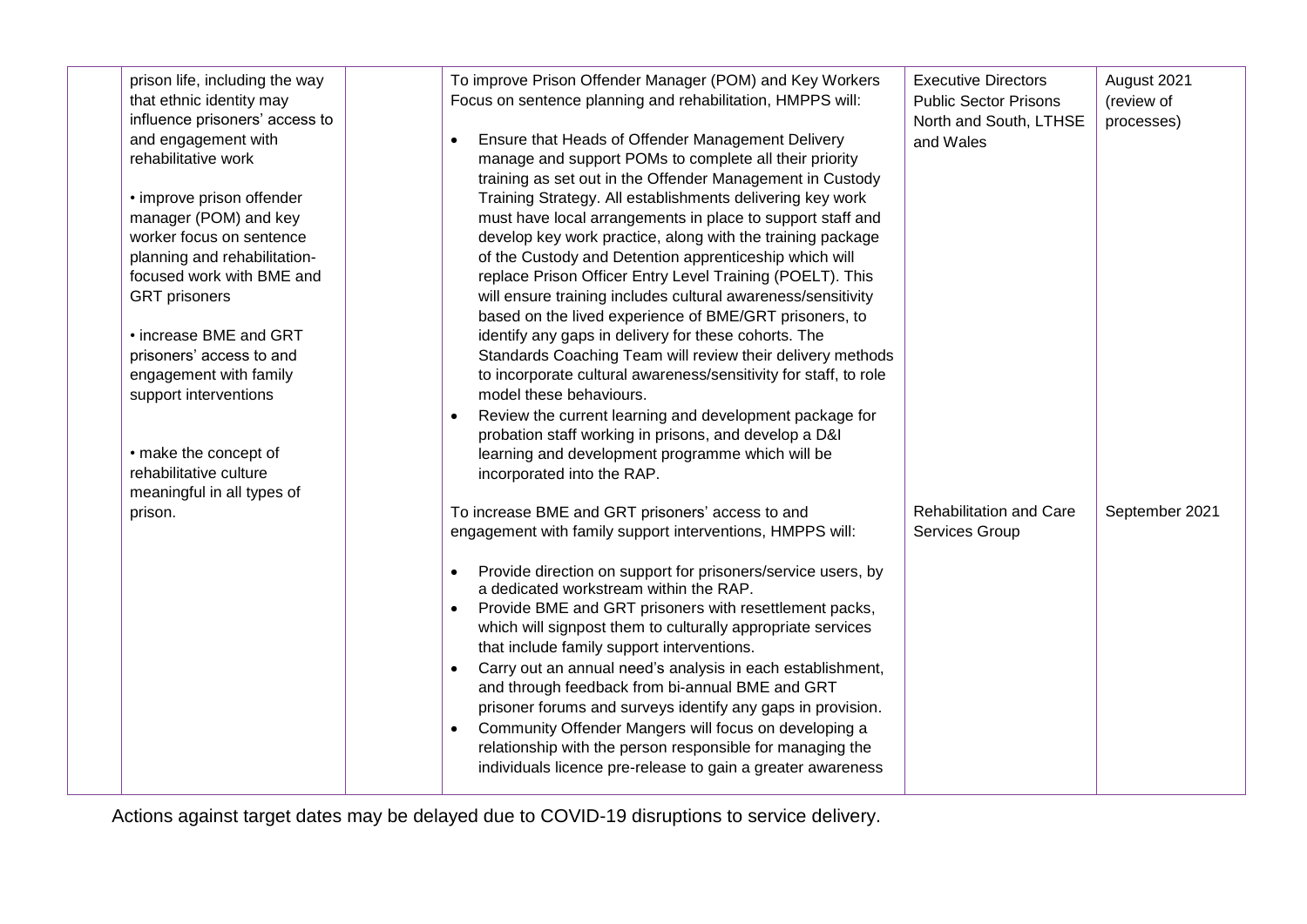|  | of personal circumstances and issues pre-release, which<br>can then inform a more individualised release plan.<br>From June 2021 Regional Probation Directors (RPD) will<br>identify any gaps in provision, and commission services<br>based on the specific needs for their areas into their annual<br>business planning cycles as required.<br>To improve rehabilitative culture across the prison estate,<br>HMPPS will:<br>All establishments have been provided with a Rehabilitative<br>Culture handbook, which, when updated in 2021 will include<br>cultural awareness information to assist Governors and staff<br>in their decision making and discussions with prisoners.<br>Regional D&I leads will support establishments in<br>embedding this into meetings, decision making and<br>discussions with staff and prisoners.<br>Establishments will hold quarterly engagement forums with<br>BME and GRT prisoners, where rehabilitative culture will be<br>an agenda item for discussion, to help drive rehabilitative<br>culture within these cohorts of prisoners.<br>Establishments will also hold a series of annual engagement<br>forums with staff and all prisoners to coincide with reviews of<br>Rehabilitative Culture Strategies, not just those from BME<br>and GRT cohorts, to gain an understanding of their<br>perceptions of rehabilitative culture, and how it can be<br>effectively communicated and delivered.<br>The Rehabilitative Culture Strategy will be reviewed annually<br>in all prisons. | <b>Executive Director Public</b><br>Sector Prisons North,<br>and Rehabilitation Lead | <b>July 2021</b> |
|--|-----------------------------------------------------------------------------------------------------------------------------------------------------------------------------------------------------------------------------------------------------------------------------------------------------------------------------------------------------------------------------------------------------------------------------------------------------------------------------------------------------------------------------------------------------------------------------------------------------------------------------------------------------------------------------------------------------------------------------------------------------------------------------------------------------------------------------------------------------------------------------------------------------------------------------------------------------------------------------------------------------------------------------------------------------------------------------------------------------------------------------------------------------------------------------------------------------------------------------------------------------------------------------------------------------------------------------------------------------------------------------------------------------------------------------------------------------------------------------------------------------------------------------------|--------------------------------------------------------------------------------------|------------------|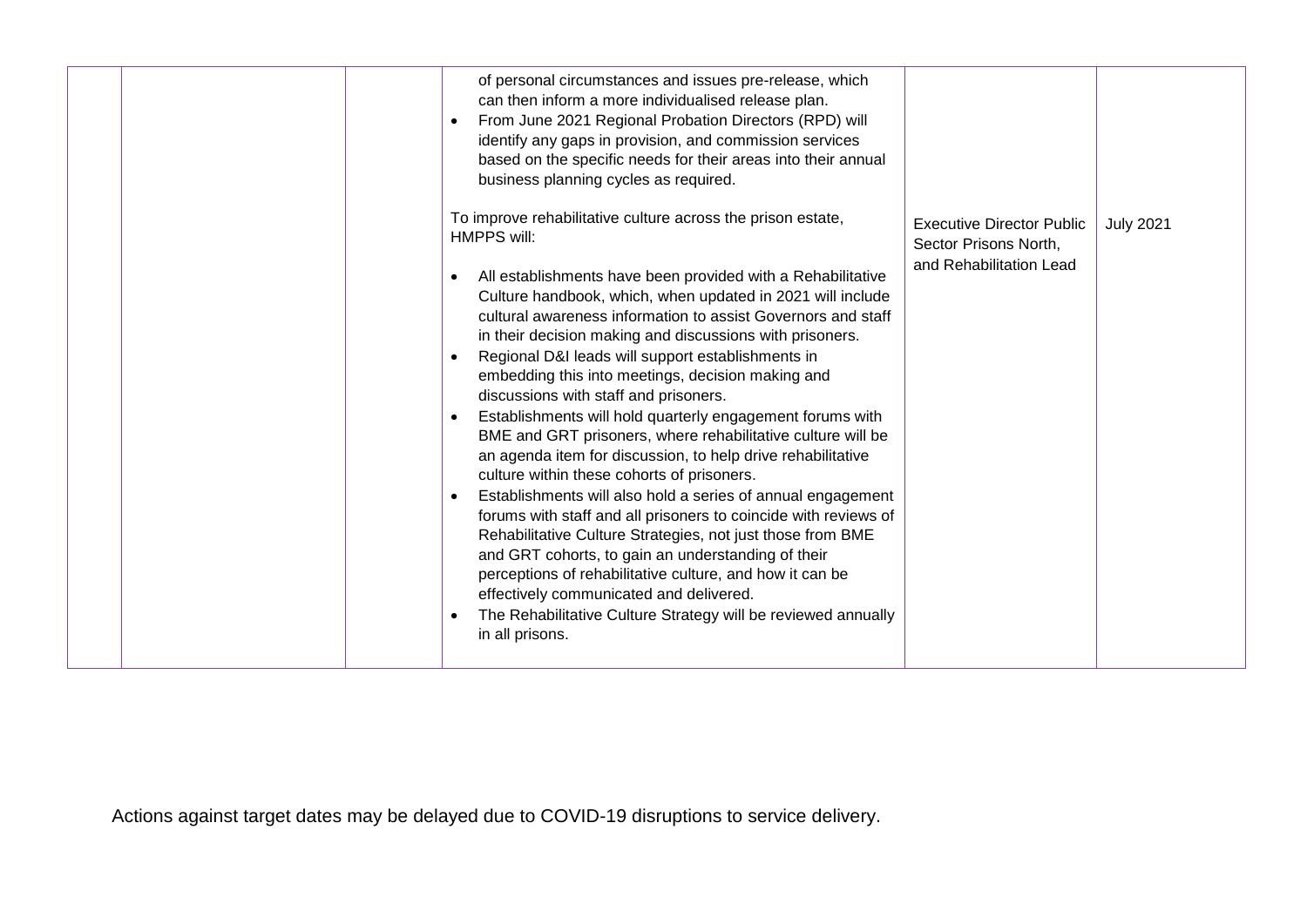| 2. | To identify and address<br>potential discrimination, a<br>wide range of data relating to<br>activities, rehabilitative work<br>and release planning should<br>be systematically collected,<br>broken down by ethnicity,<br>shared and discussed with<br>prisoners, and among all<br>agencies working in prisons.<br>This data should encompass<br>both participation and<br>outcomes. It should be<br>sophisticated enough to draw<br>out differences in experiences<br>between different ethnic<br>groups. | Agreed | To ensure HMPPS captures the data necessary to identify and<br>address potential discrimination we will:<br>Ensure the current prison equalities monitoring tool is<br>$\bullet$<br>maintained and updated effectively. Work will be carried out<br>to investigate methods to improve the timeliness of the<br>equalities monitoring tool and the potential for further metrics<br>relating to activities, rehabilitative work and release planning<br>to be added.<br>The data will be routinely reviewed in each establishment<br>and discussed at the monthly D&I meetings, so appropriate<br>actions can be taken where necessary.<br>Data will be shared routinely with probation colleagues to<br>consider issues of bias in key joint decision making, to<br>include Release on Temporary Licence, Home Detention<br>Curfew, early release and parole.<br>Datasets will be shared and discussed routinely with<br>prisoners and agencies working in establishments, so that<br>appropriate timebound actions can be implemented to | <b>Deputy Director Prison</b><br>and Probation<br><b>Operational Analysis</b><br><b>Chief Operating Officer</b><br>Prisons<br><b>Chief Operating Officer</b><br>Prisons and Chief<br><b>Probation Officer</b><br><b>Chief Operating Officer</b><br>Prisons | <b>July 2021</b><br><b>June 2021</b><br><b>June 2021</b><br><b>June 2021</b> |
|----|-------------------------------------------------------------------------------------------------------------------------------------------------------------------------------------------------------------------------------------------------------------------------------------------------------------------------------------------------------------------------------------------------------------------------------------------------------------------------------------------------------------|--------|-------------------------------------------------------------------------------------------------------------------------------------------------------------------------------------------------------------------------------------------------------------------------------------------------------------------------------------------------------------------------------------------------------------------------------------------------------------------------------------------------------------------------------------------------------------------------------------------------------------------------------------------------------------------------------------------------------------------------------------------------------------------------------------------------------------------------------------------------------------------------------------------------------------------------------------------------------------------------------------------------------------------------------------------|------------------------------------------------------------------------------------------------------------------------------------------------------------------------------------------------------------------------------------------------------------|------------------------------------------------------------------------------|
| 3. | The leadership team in each<br>establishment should develop<br>an understanding of<br>rehabilitative culture which is<br>based on dialogue with<br>different prisoner groups. The<br>spirit and practice of<br>rehabilitative culture should<br>be developed around a<br>consensus of what that<br>concept means to the prison<br>community in that<br>establishment. It should<br>frequently be discussed and                                                                                              | Agreed | address any disparities.<br>To ensure each establishment has, and to develop an<br>understanding of rehabilitative culture, they will:<br>All establishments were tasked with developing<br>Rehabilitative Culture Strategies and engaging with staff<br>and residents utilising a "Culture Web "exercise which is<br>establishment specific. Where the culture web exercise was<br>not carried out engagement with staff and prisoners took<br>place.<br>Establishments will review their Rehabilitative Culture<br>strategies on an annual basis, taking account of population<br>changes and the latest population segmentation data.<br>Establishments continue to engage with their prisoners<br>through Prisoner Councils, Prisoner representatives and in                                                                                                                                                                                                                                                                          | <b>Executive Director Public</b><br>Sector Prisons North,<br>and Rehabilitation Lead                                                                                                                                                                       | Complete and<br>ongoing                                                      |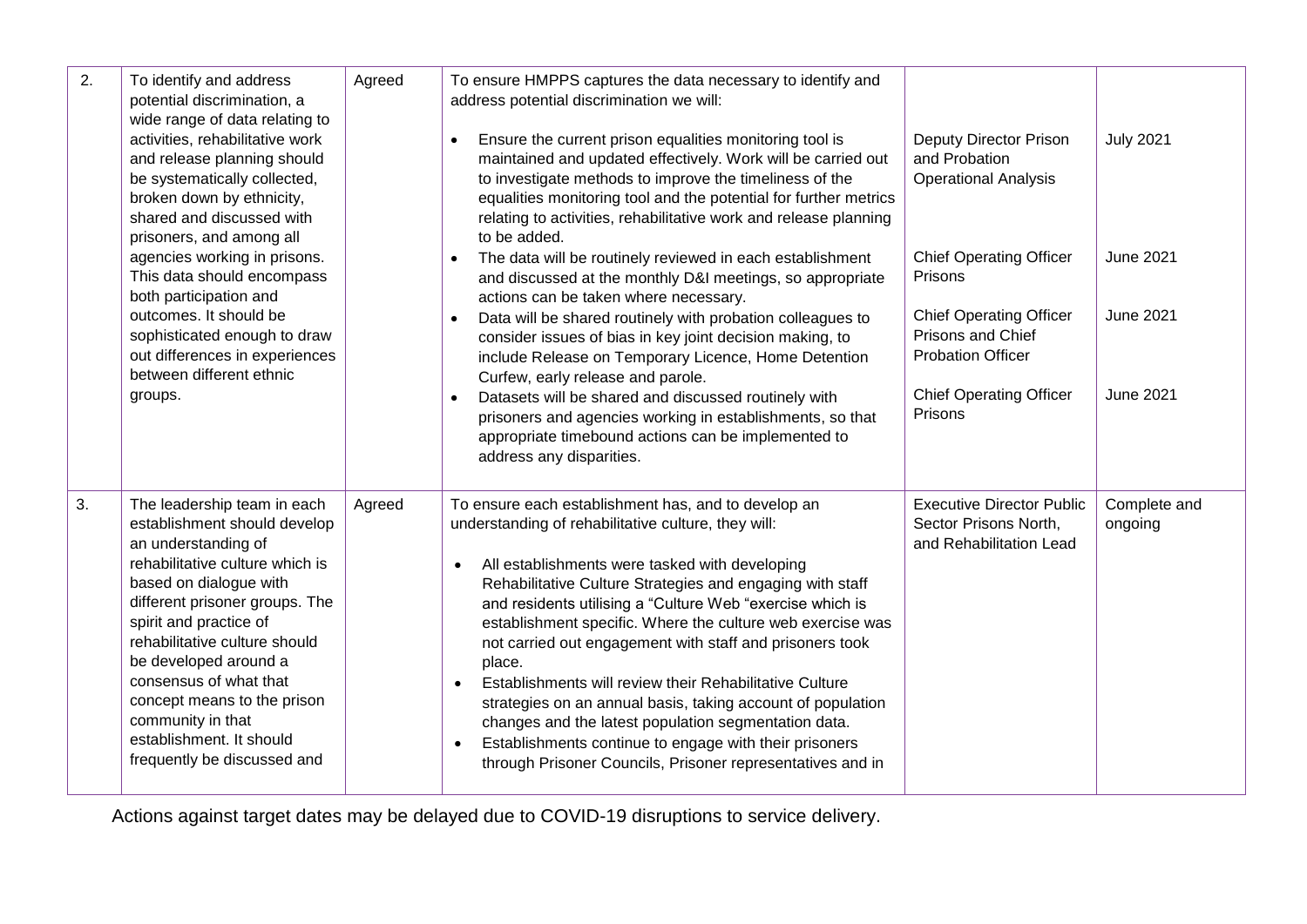|    | reviewed with prisoners to<br>ensure relevance.                                                                                                                                                      |        | some cases, prisoner focus groups. Rehabilitative culture<br>will be a topic explored through these forums.<br>Rehabilitative Culture leads have been identified in each<br>$\bullet$<br>prison group, who continue to meet with national leads to<br>exchange best practice and report back to establishments,<br>provide support and guidance to establishments, and drive<br>the Rehabilitative Culture agenda.                                                                                                                      |                                                           |                          |
|----|------------------------------------------------------------------------------------------------------------------------------------------------------------------------------------------------------|--------|-----------------------------------------------------------------------------------------------------------------------------------------------------------------------------------------------------------------------------------------------------------------------------------------------------------------------------------------------------------------------------------------------------------------------------------------------------------------------------------------------------------------------------------------|-----------------------------------------------------------|--------------------------|
| 4. | Creative efforts should be<br>made to better understand<br>the distinct perspectives of<br>BME and GRT prisoners on<br>rehabilitation and release<br>planning, supported by                          | Agreed | To allow HMPPS to gain a better understanding of the distinct<br>perspectives of BME and GRT prisoners so that we can deliver<br>appropriate services, we will:<br>Continue to identify national and regional expertise and third<br>$\bullet$<br>sector organisations to support delivery, learning from the                                                                                                                                                                                                                           | <b>Rehabilitation and Care</b><br>Services Group          | Ongoing                  |
|    | suitable specialist community<br>groups as needed. The<br>diverse experiences of<br>different minority groups<br>should be recognised in these                                                       |        | notable positive practice identified in the report.<br>Establishments will host quarterly forums or meetings with<br>$\bullet$<br>prisoners and stakeholder leads to learn from the diverse<br>experiences of different minority groups, to ensure that<br>requirements are being met, and that they are still relevant.                                                                                                                                                                                                                | <b>Chief Operating Officer</b><br>Prisons                 | <b>June 2021</b>         |
|    | efforts. Such work should<br>include regular prisoner<br>meetings that promote<br>dialogue, discussion and<br>mutual understanding<br>between staff and the wider<br>group of prisoners, in addition |        | The findings of this report will be considered in the HMPPS<br>$\bullet$<br>RAP, a gap analysis will be completed to consider whether<br>additional areas of focus are required. A workstream will<br>develop access to and support for BME led specialist<br>services, and to prioritise organisations that can meet the<br>specific needs for different groups of prisoners based on<br>their ethnic and cultural background.                                                                                                         | Deputy Director,<br><b>Strategic Development</b><br>Group | <b>June 2021</b>         |
|    | to smaller 'consultation'<br>groups attended by<br>representatives.                                                                                                                                  |        | Funds from a BME led Voluntary Sector (VS) Development<br>$\bullet$<br>and Stewardship fund have been allocated to Probation<br>regions, with learning gained from this initiative being shared<br>with custodial teams to commission services locally:<br>to support regional understanding of both the local<br>i)<br>communities and the BME Voluntary Sector (VS)<br>offer and<br>to better prepare VS organisations to compete to<br>ii)<br>offer specialist interventions and support to<br>BME/GRT service users via the Dynamic | <b>Rehabilitation and Care</b><br>Services Group          | Completed and<br>ongoing |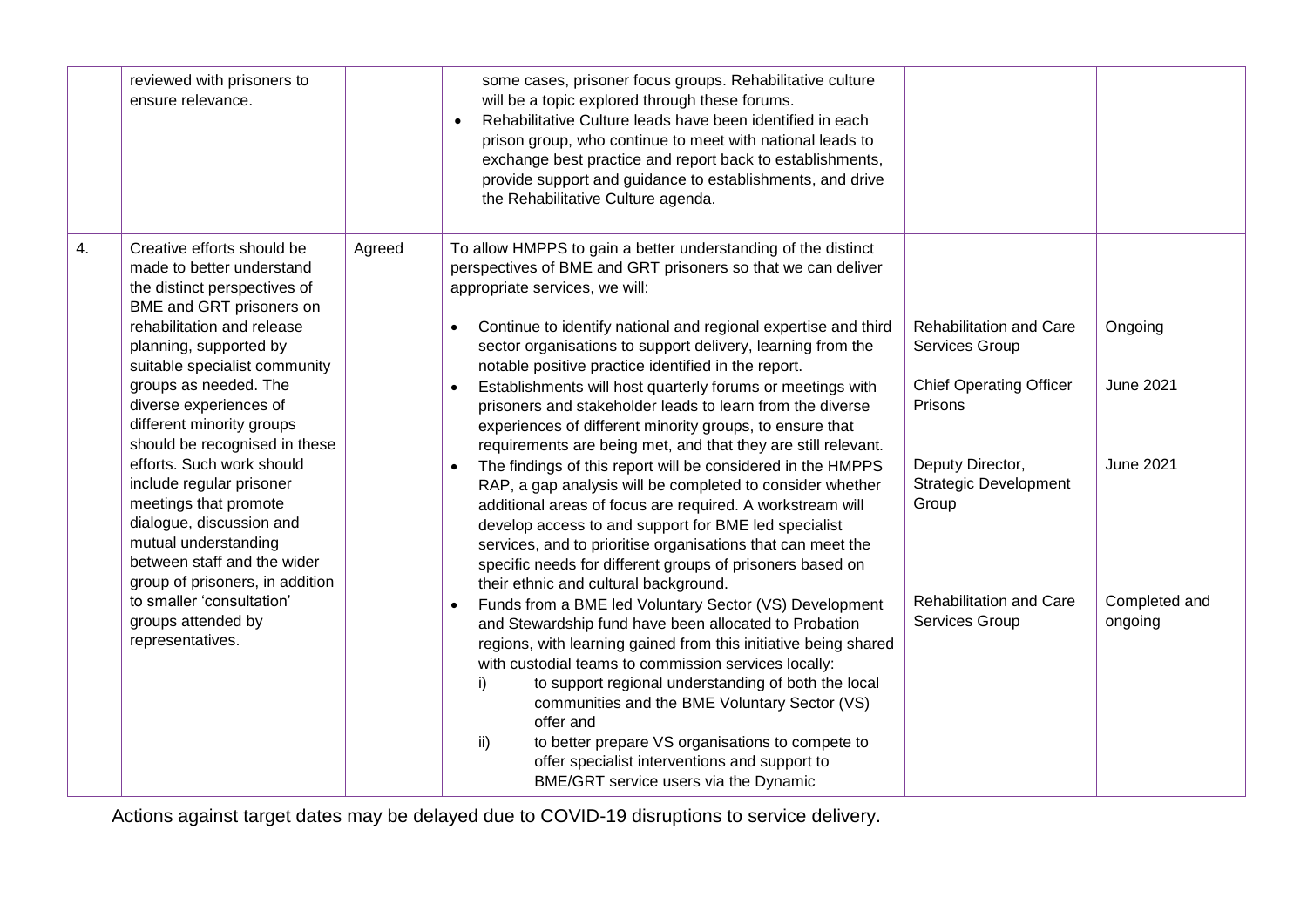|    |                                                                                                                                                                                                                  |        | Framework (DF). Equality issues are built into the<br>DF specifications, providers are asked to say how<br>they will support minority groups in their bids when<br>commissioning services.<br>RPD's equality plans will ensure a proportionate<br>representation of service users are engaged when<br>undertaking a review of commissioning services under the<br>DF.                                                                                                                                                                                                                              | <b>Chief Probation Officer</b>                                                                             | <b>June 2021</b>         |
|----|------------------------------------------------------------------------------------------------------------------------------------------------------------------------------------------------------------------|--------|----------------------------------------------------------------------------------------------------------------------------------------------------------------------------------------------------------------------------------------------------------------------------------------------------------------------------------------------------------------------------------------------------------------------------------------------------------------------------------------------------------------------------------------------------------------------------------------------------|------------------------------------------------------------------------------------------------------------|--------------------------|
| 5. | HMPPS should support the<br>development of culturally<br>sensitive services for minority<br>ethnic prisoners, which are<br>designed to meet their<br>specific needs and recognise<br>the importance of identity. | Agreed | To support the development of culturally sensitive services<br><b>HMPPS will:</b><br>As mentioned in recommendation 4, HMPPS will undertake<br>an exercise to identify national and regional expertise and<br>third sector organisations to support delivery and<br>development of culturally sensitive services, learning from                                                                                                                                                                                                                                                                    | <b>Rehabilitation and Care</b><br><b>Services Group/Deputy</b><br>Director, Strategic<br>Development Group | August 2021              |
|    | The potential contributions of<br>suitable specialist community<br>organisations should be<br>explored as part of this<br>endeavour.                                                                             |        | the notable positive practice identified in the report.<br>Interventions services will review (as part of the Accredited<br>Programmes Strategic Review) the current suite of offending<br>behaviour programmes, to determine if there is a<br>requirement to deliver BME specific treatment programmes<br>or further develop the existing suite to address any gaps, to<br>ensure that provisions are culturally aware, sensitive and<br>inclusive. Facilitators selection, training and continuous<br>professional development should promote delivery of<br>cultural awareness and sensitivity. | Deputy Director,<br>Interventions and<br>Operational                                                       | August 2021              |
|    |                                                                                                                                                                                                                  |        | Establishments will continue to hold prisoner engagement<br>groups with minority ethnic group prisoners, to identify their<br>needs and look to commission appropriate services<br>thereafter.                                                                                                                                                                                                                                                                                                                                                                                                     | <b>Chief Operating Officer</b><br>Prisons                                                                  | Completed and<br>ongoing |
|    |                                                                                                                                                                                                                  |        | The RAP will develop tools to support staff to hold prisoner<br>engagement groups with minority ethnic prisoners, to<br>provide safe spaces to identify their needs, and to<br>commission appropriate services thereafter where possible.                                                                                                                                                                                                                                                                                                                                                          | Deputy Director,<br><b>Strategic Development</b><br>Group                                                  | August 2021              |
|    |                                                                                                                                                                                                                  |        | For Public Sector Prisons, Keyworkers and POM's will<br>attend additional training as part of their annual 6 hours of                                                                                                                                                                                                                                                                                                                                                                                                                                                                              | <b>Executive Directors</b><br><b>Public Sector Prisons</b>                                                 | Ongoing                  |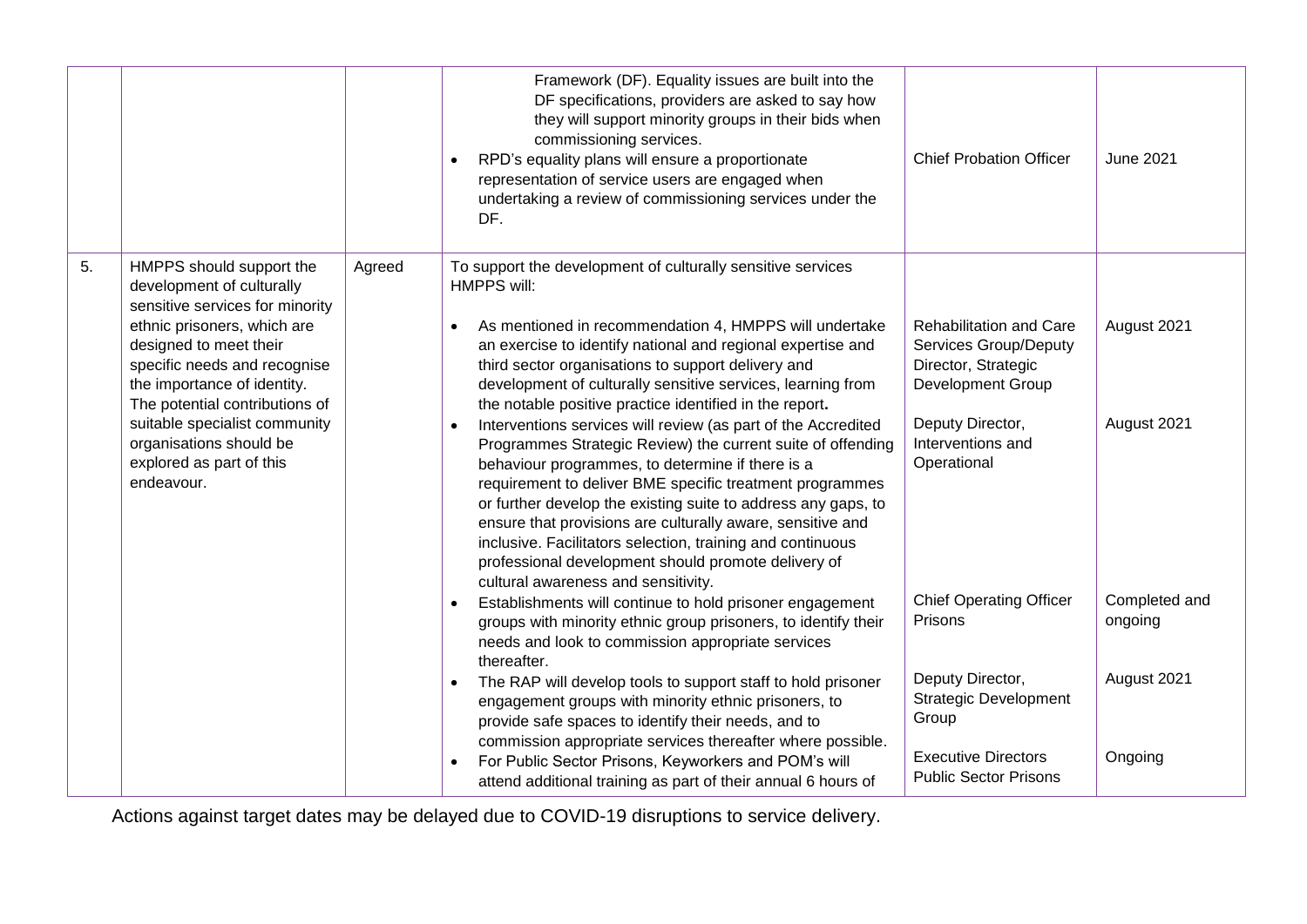|    |                                                                                                                                                                                                                                                                                                                                                                                                                                                                                          |        | learning and development allocated for their roles as agreed<br>by their line managers. This is to support engaging prisoners<br>through their sentence plans and to support rehabilitation-<br>focused work with BME and GRT prisoners and encourage<br>them to attend and complete any necessary intervention.<br>The DF will be accessed by probation providers to<br>commission services (where regionally or locally available)<br>pre-release to have a more joined-up approach, as and<br>when required.                                                                                                                                                                                                                                                                                                                                                                                                              | North and South, LTHSE<br>and Wales<br><b>Probation Equality Lead</b>                                                                                                  | August 2021                           |
|----|------------------------------------------------------------------------------------------------------------------------------------------------------------------------------------------------------------------------------------------------------------------------------------------------------------------------------------------------------------------------------------------------------------------------------------------------------------------------------------------|--------|------------------------------------------------------------------------------------------------------------------------------------------------------------------------------------------------------------------------------------------------------------------------------------------------------------------------------------------------------------------------------------------------------------------------------------------------------------------------------------------------------------------------------------------------------------------------------------------------------------------------------------------------------------------------------------------------------------------------------------------------------------------------------------------------------------------------------------------------------------------------------------------------------------------------------|------------------------------------------------------------------------------------------------------------------------------------------------------------------------|---------------------------------------|
| 6. | HMPPS should ensure that<br>GRT prisoners are accurately<br>identified so that they can be<br>provided with culturally<br>appropriate support and<br>services. The contribution of<br>GRT prisoner representatives<br>and specialist organisation to<br>achieving accurate<br>identification and providing<br>culturally appropriate services<br>should be explored. The<br>distinct groups covered by the<br>collective term 'GRT',<br>including those with Roma<br>heritage, should be | Agreed | To ensure HMPPS accurately identifies all GRT prisoners so<br>that accurate data can be analysed and included in prison policy,<br>so that culturally appropriate services can be provided, we will:<br>As part of the new 'receive a prisoner record' work that is<br>about to commence, we will look to separately identify<br>prisoners within the Gypsy, Roma and Traveller cohort.<br>Ensuring the requirement is developed in collaboration with<br>HMPPS, to effectively capture and incorporate all necessary<br>ethnicity data.<br>Ensure that all reception/induction paperwork and<br>$\bullet$<br>subsequent interviews allow for any prisoner who may be<br>from the GRT cohort, the opportunity to disclose their true<br>cultural identify. Where disclosed later, the correct entity will<br>be changed on our systems to reflect this.<br>Wherever possible, establishments will encourage GRT<br>$\bullet$ | <b>Deputy Director Digital</b><br><b>Prison Services</b><br>MOJ Digital &<br>Technology<br><b>Chief Operating Officer</b><br>Prisons<br><b>Chief Operating Officer</b> | December 2021<br>May 2021<br>May 2021 |
|    | distinguished in prison data<br>and in prison policy as<br>required.                                                                                                                                                                                                                                                                                                                                                                                                                     |        | prisoners to become Peer Mentors, and involve them in as<br>many different roles as possible, to offer effective support<br>and to encourage identity where not disclosed to this cohort<br>of prisoners.<br>HMPPS will continue to work with Clinks with their Directory<br>$\bullet$<br>of Offender Services - an online database listing over 900<br>voluntary and community organisations working with<br>offenders and their families, searchable by geographic<br>region, prison, field of work, beneficiary group.                                                                                                                                                                                                                                                                                                                                                                                                    | Prisons<br>Rehabilitation and Care<br>Services Group                                                                                                                   | Ongoing                               |